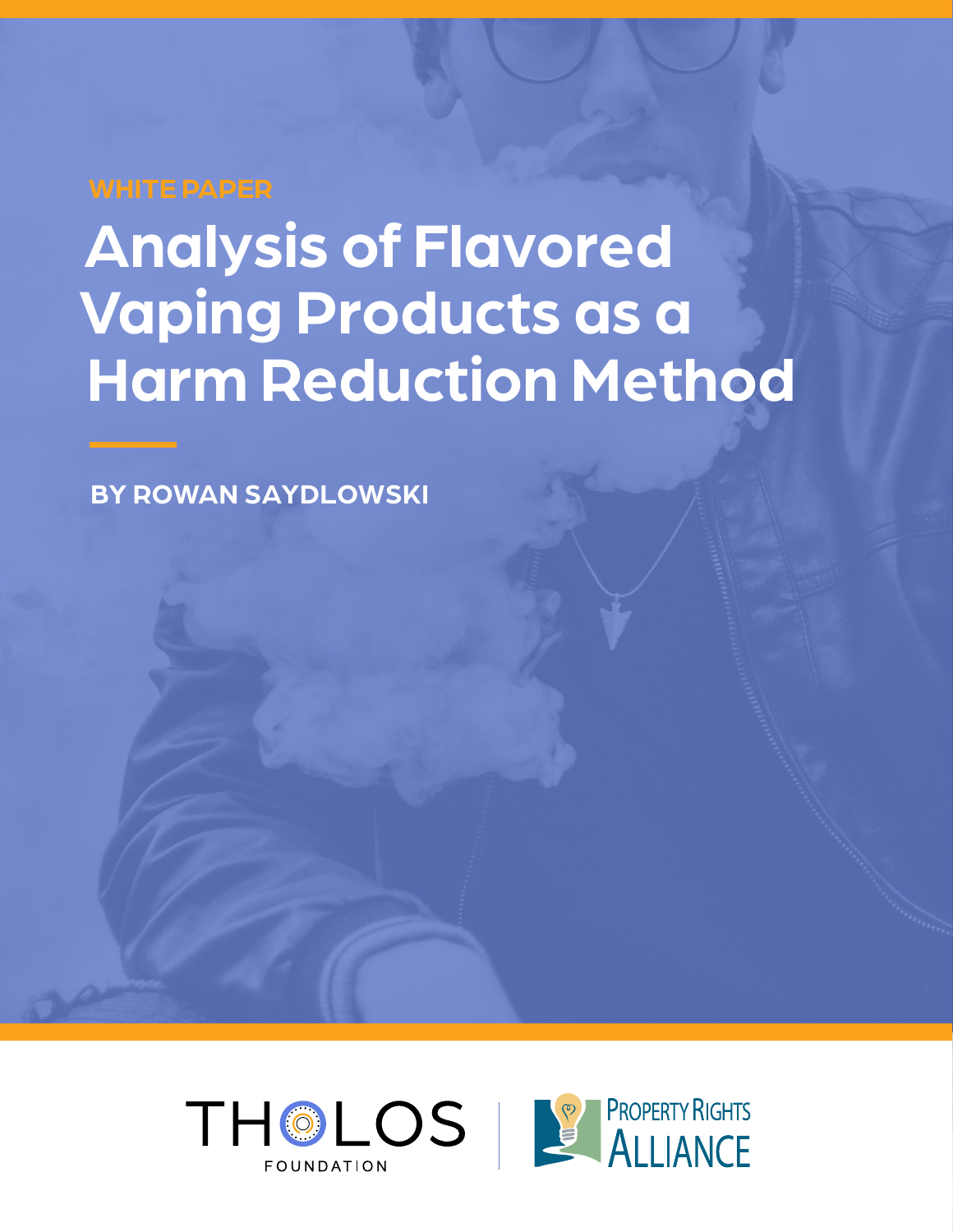### **INTRODUCTION**

The report *Vaping Works. International Best Practices: United Kingdom, New Zealand, France and Canada*, published by Property Rights Alliance in Summer 2021, outlined several proven strategies for reducing the harm of tobacco and nicotine use in countries around the world.**1**Among the best practices for harm reduction presented in the report was ensuring the freedom and accessibility of flavored vaping products, as a useful alternative to much more harmful cigarettes.

Despite the positive track record of flavored vaping products in achieving harm reduction in various countries, flavor bans continue to be proposed and enacted. In Europe alone, Denmark**2** and Estonia**3** have banned all flavors except tobacco and menthol; Finland**4** and Lithuania**5** have banned all flavors except tobacco; and Hungary**6** and Ukraine**<sup>7</sup>** have banned flavors altogether. Similar bans have been proposed in Latvia, Netherlands, Norway, and Sweden, among others, and the World Health Organization Regional Office for Europe has stated that "flavors should be banned to reduce the appeal of e-cigarettes to children and adolescents."**<sup>8</sup>**

Youth protection is indeed the most common justification for flavor bans. Only Finland and the Netherlands have argued that banning flavored vaping products would additionally contribute to their respective ambitions of a 5% rate nicotine use by 2030**<sup>9</sup>** and a smoke-free generation by 2040,**10** despite empirical evidence to the contrary as outlined below.

This addendum report summarizes the key benefits of flavored vaping accessibility for achieving harm reduction, and the unintended dangers that can accompany well-intentioned bans of these products. By following the recommendations outlined in this report, governments may be best prepared to tackle the important issue of tobacco and nicotine harm reduction.

- [https://www.propertyrightsalliance.org/wp-content/uploads/PRA\\_VapingWorks.pdf](https://www.propertyrightsalliance.org/wp-content/uploads/PRA_VapingWorks.pdf)
- 2. <https://www.retsinformation.dk/eli/lta/2020/2071>
- <https://www.riigiteataja.ee/akt/119052020001>
- 4. [https://www.tobaccocontrollaws.org/files/live/Finland/Finland%20-%20Tobacco%20Act%20\(No.%20549\\_2016\).pdf](https://www.tobaccocontrollaws.org/files/live/Finland/Finland%20-%20Tobacco%20Act%20(No.%20549_2016).pdf)
- 
- 6. <https://net.jogtar.hu/jogszabaly?docid=a1300039.kor#lbj80id8ad8>
- 7. <http://www.golos.com.ua/article/354960?fbclid=IwAR3MdklGOjosjR7r0XmyAoD5iKkaOHVQe9VmrnoaJIZYqLqFhX9LNpT4G7c>
- 8. [https://www.euro.who.int/\\_\\_data/assets/pdf\\_file/0005/528989/10-regulation-e-cigarettes-2022-eng.pdf](https://www.euro.who.int/__data/assets/pdf_file/0005/528989/10-regulation-e-cigarettes-2022-eng.pdf)
- 9. [https://valtioneuvosto.fi/-/1271139/tyoryhma-tupakka-ja-nikotiinipolitiikkaa-kehittamalla-suomi-savuttomaksi](https://valtioneuvosto.fi/-/1271139/tyoryhma-tupakka-ja-nikotiinipolitiikkaa-kehittamalla-suomi-savu)
- 10. [https://www.rijksoverheid.nl/actueel/nieuws/2021/05/21/e-sigaretten-met-smaakjes-in-de-ban](https://www.rijksoverheid.nl/actueel/nieuws/2021/05/21/e-sigaretten-met-smaakjes-in-de-ban )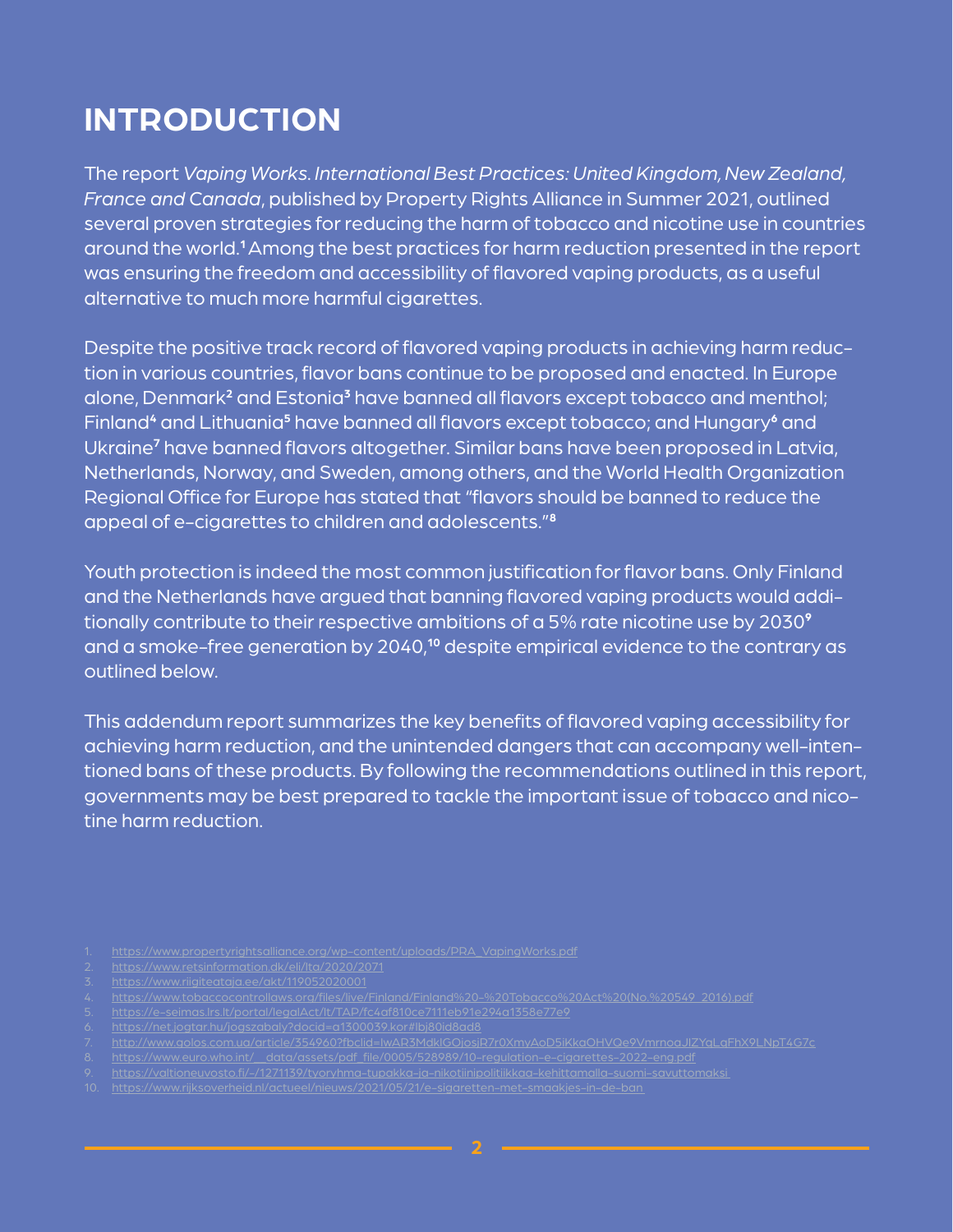### **COUNTRIES THAT EMBRACE VAPING WITNESS A DECREASE IN SMOKING RATES THAT IS TWICE AS FAST AS THE GLOBAL AVERAGE.**

Scientific evidence has consistently indicated that vaping is "95% safer than smoked tobacco."**11** As a positive example highlighted in *Vaping Works*, this fact has been most recently recognized and promoted by the New Zealand government in their "Vaping to Quit Smoking" campaign, which encourages smokers to switch to vaping products to improve their health outcomes.**<sup>12</sup>**

Indeed, in addition to being significantly safer, vaping has been shown to be a highly effective tool for helping smokers quit. A study by the UK Cochrane Tobacco Addiction Group recently found that nicotine e-cigarettes are 67% more effective at helping users quit smoking as compared to nicotine-replacement therapy or nicotine-free e-cigarettes, and 150% more effective than having no support or only behavioral support.**<sup>13</sup>** In the case of New Zealand, thanks to the pro-vaping harm reduction policies, the daily smoking rate fell from 12.0% in 2020 to 10.5% in 2021.**14** Similar results were found from a more liberal approach to vaping in the United Kingdom. According to *Vaping Works*, "The UK dropped 25% in its smoking rate since 2012, unlike the European Union that only decreased one percentage point between 2014 and 2020."**<sup>15</sup>**

## **ACCESS TO FLAVORS MAKES QUITTING EASIER.**

The UK and New Zealand also both maintain a wide range of vaping flavors accessible to smokers looking to switch away from cigarettes and endorsement of the measures by public health agencies, as seen more recently in New Zealand.**<sup>16</sup>**

Maintaining access to flavored harm-reduction products in particular has been proven to have a pronounced effect on the quit rates of smokers. A study published in the academic journal *Nicotine & Tobacco Research* in 2021 measured quit rates among smokers across four countries (Australia, Canada, England, and the United States)

- 11. <https://www.gov.uk/government/publications/e-cigarettes-an-evidence-update>
- 12. <https://vapingfacts.health.nz/vaping-to-quit-smoking/>
- 13. <https://www.cochranelibrary.com/cdsr/doi/10.1002/14651858.CD010216.pub4/full>
- 14. [https://www.propertyrightsalliance.org/wp-content/uploads/PRA\\_VapingWorks.pdf](https://www.propertyrightsalliance.org/wp-content/uploads/PRA_VapingWorks.pdf)
- 15. Ibid.

<sup>16.</sup> <https://vapingfacts.health.nz/vaping-to-quit-smoking/what-vape-should-i-get/what-vape-liquid-should-i-get.html>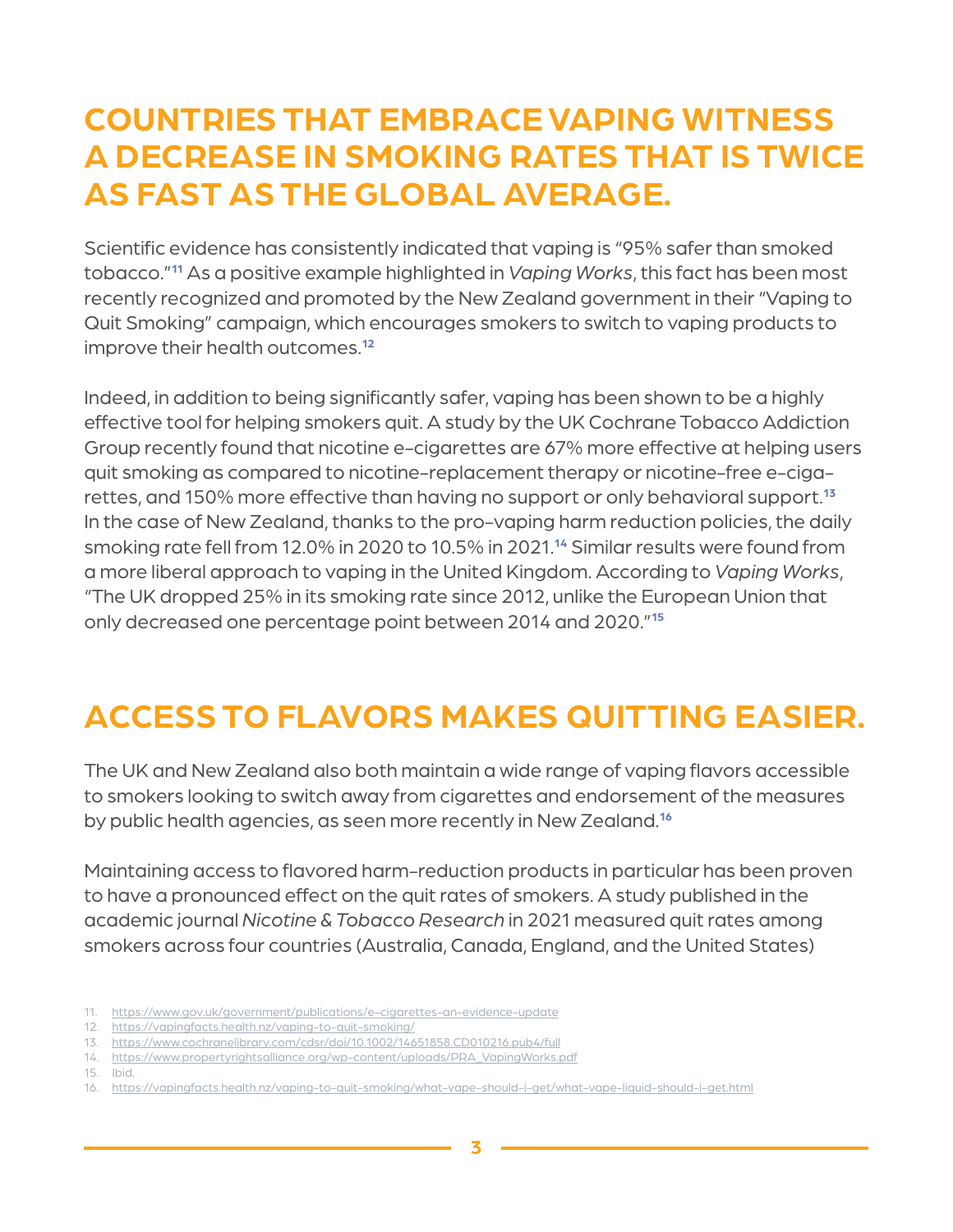who also used nicotine vaping products. The researchers found that smokers who used vaping products with "sweet flavors" were 44% more likely to quit smoking cigarettes than those who vaped tobacco flavors.**17** 48% of vapers who quit smoking ended up quitting vaping within two years as well, according to the researchers. Further, they found that consumers of sweet-flavored vaping products who quit smoking were no more likely than consumers of tobacco-flavored vaping products to continue vaping long-term, indicating that sweet-flavored vaping products are not more likely than tobacco-flavored vaping products to prevent users from quitting nicotine altogether.**<sup>18</sup>** The researchers concluded that the use of "fruit and other sweet flavored e-liquids is positively related to smokers' transition away from cigarettes."**<sup>19</sup>**

The ability of flavored vaping products to assist in smoking cessation is a significant asset to any country which seeks to lower its smoking rates and improve public health outcomes. In countries like Finland, where a main goal is to reduce total nicotine use to 5% of the population by 2030, flavor bans would therefore be highly counterproductive. As the evidence shows, compared to unflavored vaping, flavored vaping products are more effective at helping smokers quit cigarettes and are not any less effective at helping people quit nicotine altogether.

### **FLAVOR BANS PUSH VAPERS BACK TO SMOKING, TO THE BLACK MARKET AND TO MIXING THEIR OWN LIQUIDS.**

Research has shown that approximately half of vapers would be pushed back to smoking, to the black market, or to mixing their own liquids if flavored vaping products were banned. A recent international study by University of Waterloo's Shannon Gravely et al. which asked current vapers what they would do if flavors were banned in their country found that 17% of vapers would switch to smoking instead, while over 28% would seek out an alternative way to obtain their preferred flavors.**20** Additional consumer surveys have shown that in some countries discussing flavor bans, as many as 50-60% of vapers consider these scenarios.**<sup>21</sup>**

<sup>17.</sup> <https://academic.oup.com/ntr/article-abstract/23/9/1490/6149939>

<sup>18.</sup> Ibid.

<sup>19.</sup> Ibid.

<sup>20.</sup> <https://www.sciencedirect.com/science/article/pii/S0306460321003373>

<sup>21.</sup> <https://www.propertyrightsalliance.org/wp-content/uploads/Ipsos-Consumer-Survey-April-2022.pdf>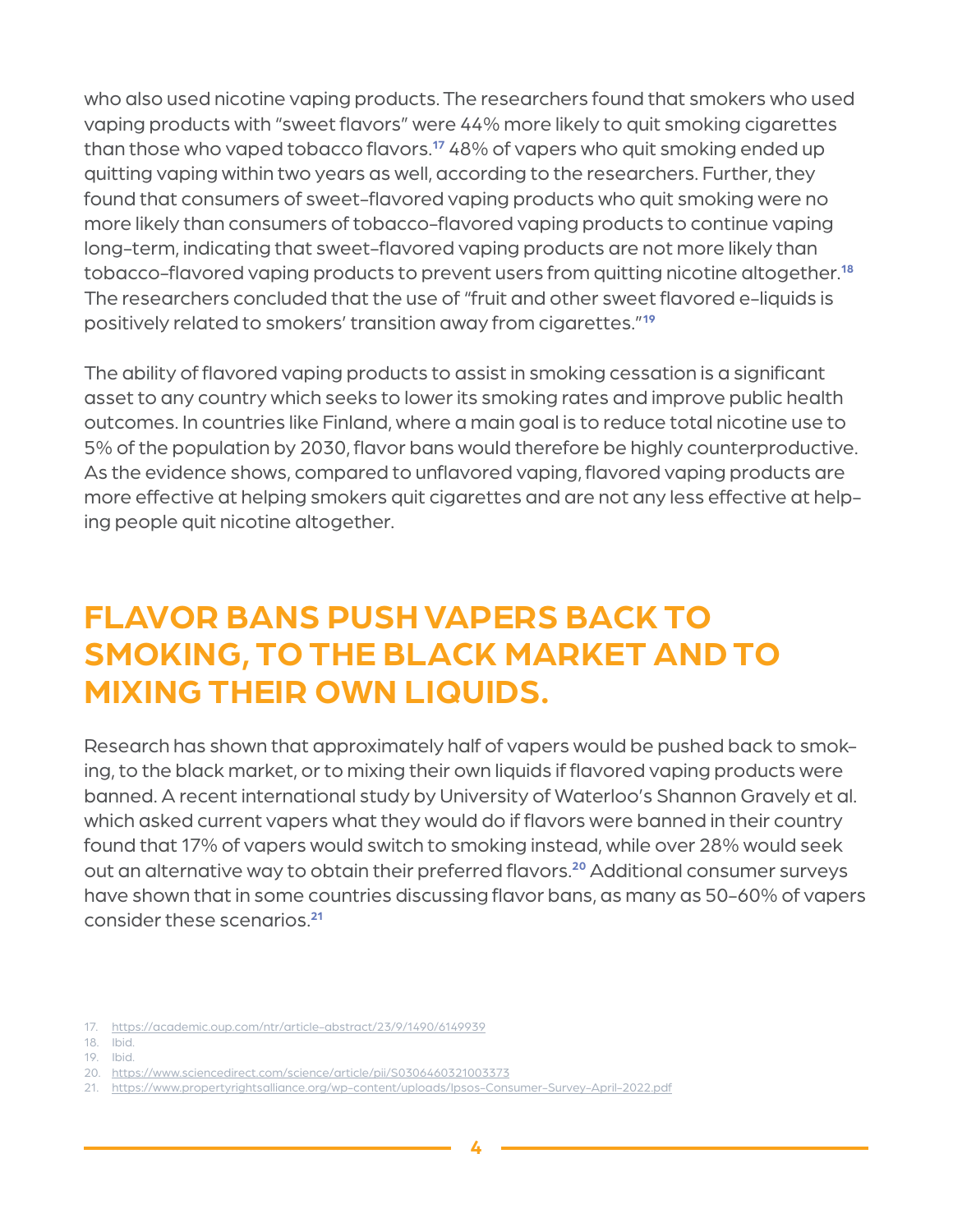#### *1. Flavor bans push vapers back to smoking*

Case studies from U.S. states affirm that flavor bans are associated with increased prevalence of smoking; after flavor bans were imposed in Rhode Island and Washington, cigarette sales grew by 4.6% higher than expected, while a full ban on electronic nicotine delivery systems in Massachusetts resulted in 7.5% higher cigarette sales than expected.**22** Due to the higher level of harm caused by smoking as compared to harm-reduction products, policies which would push vapers toward cigarettes should be avoided in order to preserve better public health outcomes.

#### *2. Flavor bans push vapers to the black market*

There is a similar case with policies which could push vapers to the black market. As with many consumer goods, banning flavored vaping products often leads to a larger black-market trade of the same or more dangerous products. According to a 2020 report by Public Health England, "Vapers said that banning flavoured liquids would deter them from using vaping products to help them quit or reduce their smoking. It could also push current vapers towards illicit products."**23** The report also cited data from the ASH Smokefree Great Britain Annual Survey (ASH-A) on how vapers would respond to a ban on flavored products, with results mirroring those reflected in the Gravely et al. study. According to the ASH-A survey, approximately one in four vapers said they would still try to obtain the flavors, "suggesting they would purchase from illicit distributers."**<sup>24</sup>**

Unlike the products which are currently sold legally, the black-market versions of nicotine products are unregulated and not subject to proper safety standards prior to distribution. Sellers on the black market are also not bound by age verification requirements, which could lead to a rise in underage use as the consumer base as a whole emboldens illicit traders. Illicit "street vapes" have unfortunately already led to hospitalizations and deaths, as they contained substances like THC and vitamin E acetate.**<sup>25</sup>**

Further, the smuggling of illicit tobacco and nicotine products is "a favorite response" of criminal syndicates and terrorist organizations as consumers search for alternatives after onerous new regulations are placed on legal accessibility, according to a case study in the 2021 Trade Barrier Index.**26** The act of banning and placing unnecessary restrictions on products like flavored vapes would push a significant percent-

<sup>22.</sup> [https://www.valueinhealthjournal.com/article/S1098-3015\(22\)00008-0/fulltext](https://www.valueinhealthjournal.com/article/S1098-3015(22)00008-0/fulltext)

<sup>23.</sup> [https://assets.publishing.service.gov.uk/government/uploads/system/uploads/attachment\\_data/file/869401/Vaping\\_in\\_England\\_](https://assets.publishing.service.gov.uk/government/uploads/system/uploads/attachment_data/file/869401/Vaping_in_England_evidence_update_March_2020.pdf) [evidence\\_update\\_March\\_2020.pdf](https://assets.publishing.service.gov.uk/government/uploads/system/uploads/attachment_data/file/869401/Vaping_in_England_evidence_update_March_2020.pdf)

<sup>24.</sup> Ibid.

<sup>25.</sup> <https://cei.org/blog/if-you-vape-illicit-street-drugs-it-may-kill-you-duh/>

<sup>26.</sup> [https://atr-tbi19.s3.amazonaws.com/Case+Studies/TBI\\_2021\\_CaseStudy\\_Philippines\\_v1.pdf](https://atr-tbi19.s3.amazonaws.com/Case+Studies/TBI_2021_CaseStudy_Philippines_v1.pdf)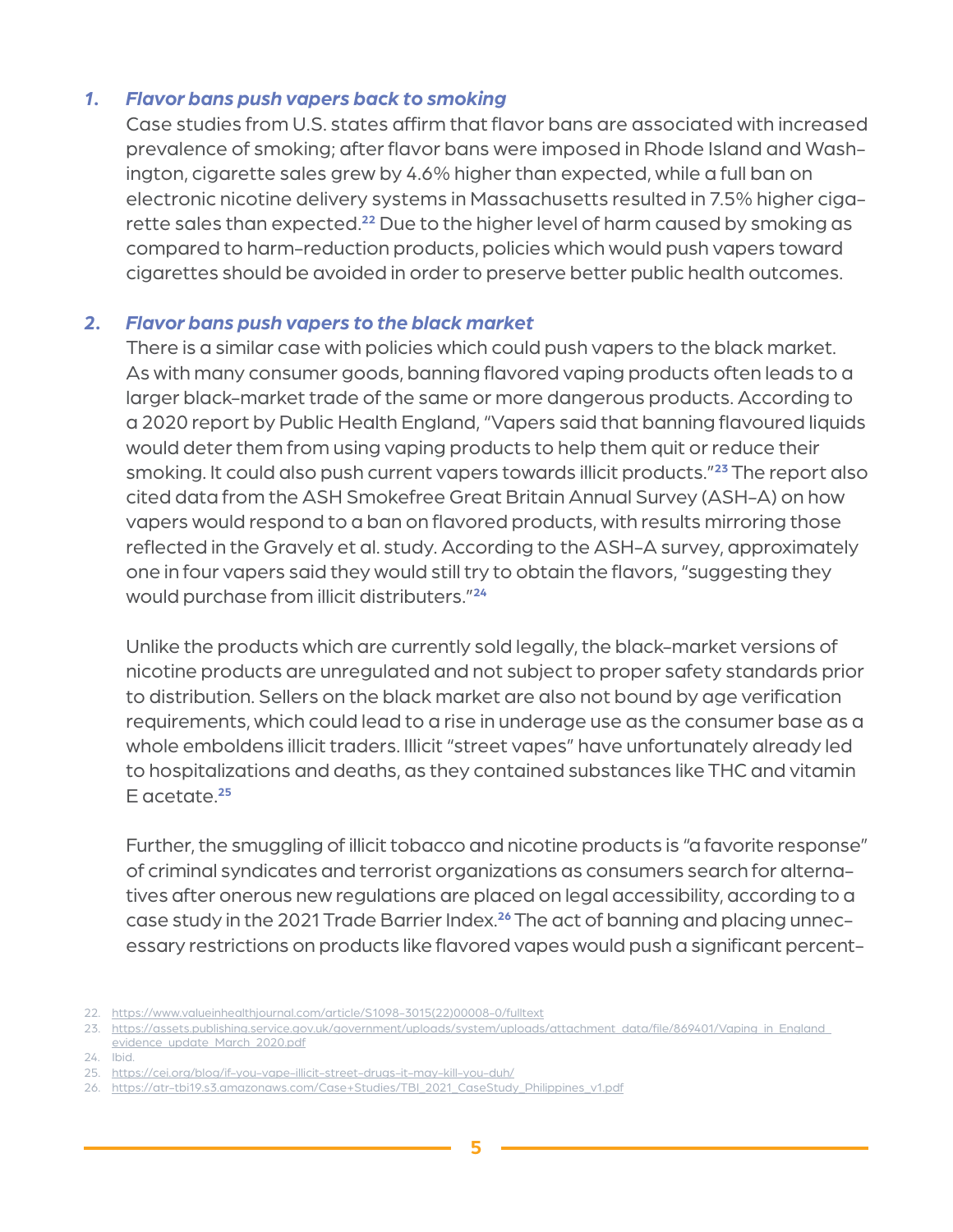age of current vapers toward black-market versions, resulting in greater financing for these organizations to pursue their other forms of criminal activity.

### *3. Flavor bans push vapers to mix their own liquids*

Similarly to illicitly traded vaping products, attempts at homemade versions can also carry severe health risks to users. The ASH-A survey indicated that one in ten current vapers would attempt to create their own flavored e-liquids if commercial flavors were banned.**27** The UK Health Security Agency, however, warns their citizens that they should "use UK-regulated e-liquids and never risk vaping home-made or illicit e-liquids."**28** Martin Dockrell, Head of Tobacco Control at Public Health England, has further explained that most cases of illness related to vaping "were linked to people using illicit vaping fluid bought on the streets or homemade [products]."**<sup>29</sup>**

### **FLAVOR BANS LEAD TO NEGATIVE ECONOMIC CONSEQUENCES.**

Imposing a ban on vaping flavors would also have negative consequences for smalland medium-sized businesses (SMEs). After the U.S. state of Massachusetts banned certain flavored tobacco and nicotine products in 2020, excise tax revenue for neighboring states Rhode Island and New Hampshire spiked, indicating that Massachusetts users may have simply begun crossing state lines to acquire the products they desired.**<sup>30</sup>** This resulted in small businesses in Massachusetts closing down, such as local vape shops whose product lines were swept up in the wide-sweeping ban.**31** Estimates have predicted that a national flavor ban in the United States could "decimate" more than 10,000 small businesses throughout the country, from retailers to small manufacturers.**<sup>32</sup>** Given that small businesses account for 44% of GDP and 62% of net new job creation in the United States, government policies which promise to devastate this sector of SMEs could have far-reaching consequences for the economy as a whole.**<sup>33</sup>**

27. [https://assets.publishing.service.gov.uk/government/uploads/system/uploads/attachment\\_data/file/869401/Vaping\\_in\\_England\\_](https://assets.publishing.service.gov.uk/government/uploads/system/uploads/attachment_data/file/869401/Vaping_in_England_evidence_update_March_2020.pdf) [evidence\\_update\\_March\\_2020.pdf](https://assets.publishing.service.gov.uk/government/uploads/system/uploads/attachment_data/file/869401/Vaping_in_England_evidence_update_March_2020.pdf)

- 28. <https://twitter.com/UKHSA/status/1172166081181605891>
- 29. <https://www.bbc.com/news/newsbeat-49649486>
- 30. [http://www.necsema.net/uploads/1/2/2/9/122970598/menthol\\_press\\_relese\\_\\_january\\_2021\\_\\_fnl.pdf](http://www.necsema.net/uploads/1/2/2/9/122970598/menthol_press_relese__january_2021__fnl.pdf)
- 31. <https://www.wbur.org/news/2019/09/25/massachusetts-vaping-ban-businesses>
- 32. <https://www.atr.org/vape-flavor-ban-will-devastate-main-street-businesses-nationwide/>

<sup>33.</sup> <https://cdn.advocacy.sba.gov/wp-content/uploads/2021/12/06095731/Small-Business-FAQ-Revised-December-2021.pdf>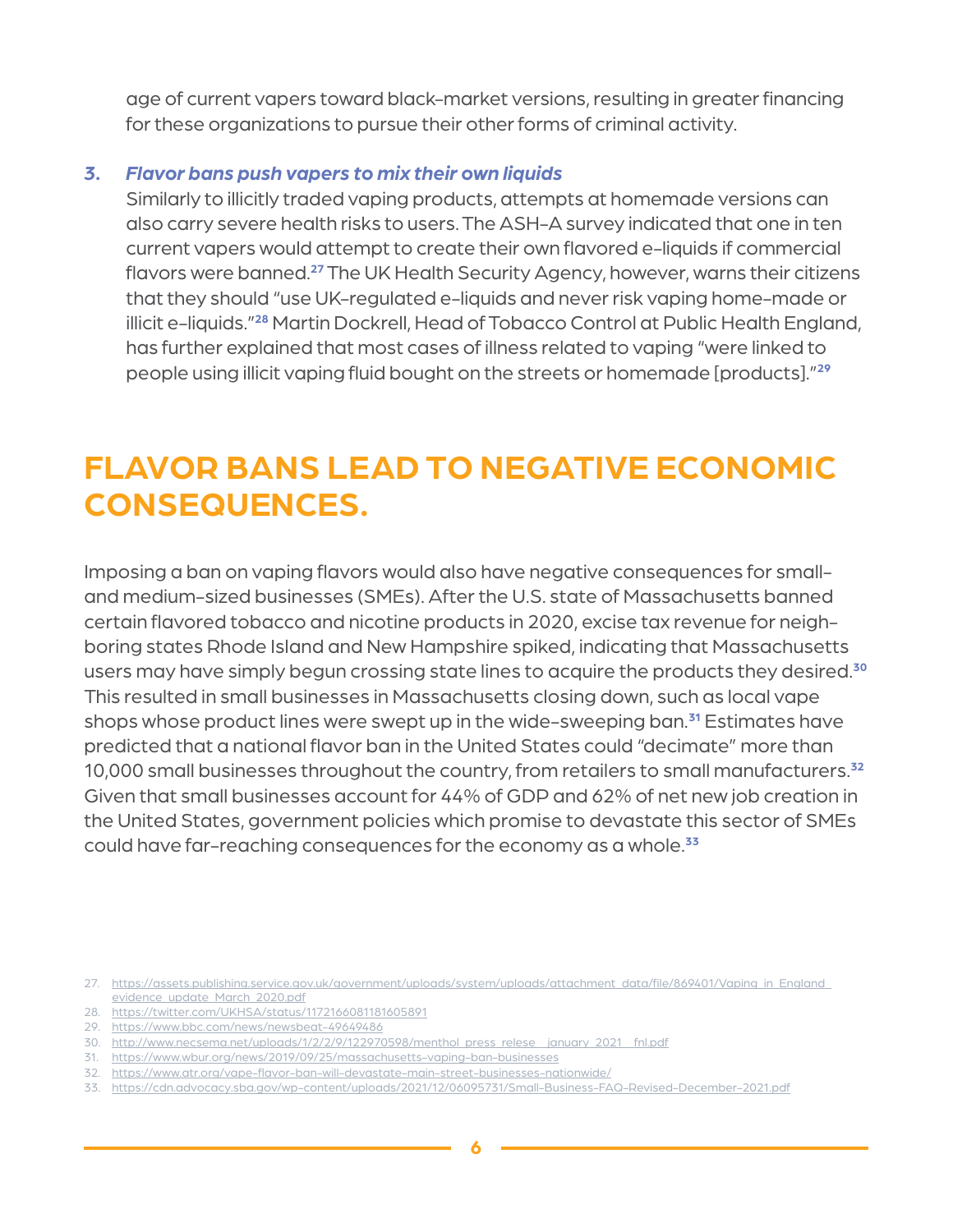Data gathered by Ipsos in Estonia, which banned flavors in 2020, confirms a similar scenario in Europe. Almost 60% of Estonian vapers reported using banned flavors in April 2022, with the overwhelming majority of those coming from the black market or being mixed at home.**34** In Hungary, where all flavors including tobacco were banned previously, estimates from the European Policy Information Center and the Institute of Economic Affairs suggest that 85% of e-liquids were sourced illegally.**35** The switch in consumption from legal to illegal products harms law-abiding small businesses.

### **FLAVOR BANS FAIL TO PROTECT THE YOUTH.**

Despite a somewhat common belief that the prevalence of flavored vaping products leads to an uptick in youth nicotine consumption, studies have shown not only that flavor bans fail to provide a positive difference but may in fact lead to worse consumption rates among youth. Studies have previously indicated that among non-smoking teenage males, for example, "willingness to try plain versus flavored varieties [of vaping products] did not differ."**<sup>36</sup>**

As highlighted by Professor Brad Rodu of the University of Louisville at a Property Rights Alliance webinar titled "The Science & Policy of Tobacco Harm Reduction in Taiwan," the data behind youth vaping rates is thankfully not as dire as previously believed.**37** Using data from the United States National Youth Tobacco Survey, Professor Rodu showed that vaping rates among high school students have fallen over the last two years, while high school smoking rates have almost disappeared completely.**38** The data also shows that frequent vapers who did not previously smoke represent just 3% of U.S. high school students.**39** While that statistic is still too high, it is far lower than commonly cited beliefs about the vaping rate and far lower than the rates of more dangerous activities like drinking alcohol (30%) or carrying a weapon (16%), indicating that the existence of flavored vaping products fortunately may not be having the previously believed "epidemic" effects among youth.**<sup>40</sup>**

In case studies, flavor bans have even been associated with higher levels of youth smoking. After the U.S. city of San Francisco voted to ban certain flavored tobacco and nicotine products in 2018, the city's ban "was associated with more than doubled odds of recent

<sup>34.</sup> <https://www.propertyrightsalliance.org/wp-content/uploads/Ipsos-Consumer-Survey-April-2022.pdf>

<sup>35.</sup> <http://nannystateindex.org/hungary-2021/>

<sup>36.</sup> <https://pubmed.ncbi.nlm.nih.gov/23332477/>

<sup>37.</sup> [https://www.youtube.com/watch?v=DMVLz\\_nTcVs](https://www.youtube.com/watch?v=DMVLz_nTcVs)

<sup>38.</sup> <https://www.propertyrightsalliance.org/news/pra-webinar-growing-international-consensus-tobacco-harm-reduction/>

<sup>39.</sup> Ibid.

<sup>40.</sup> Ibid.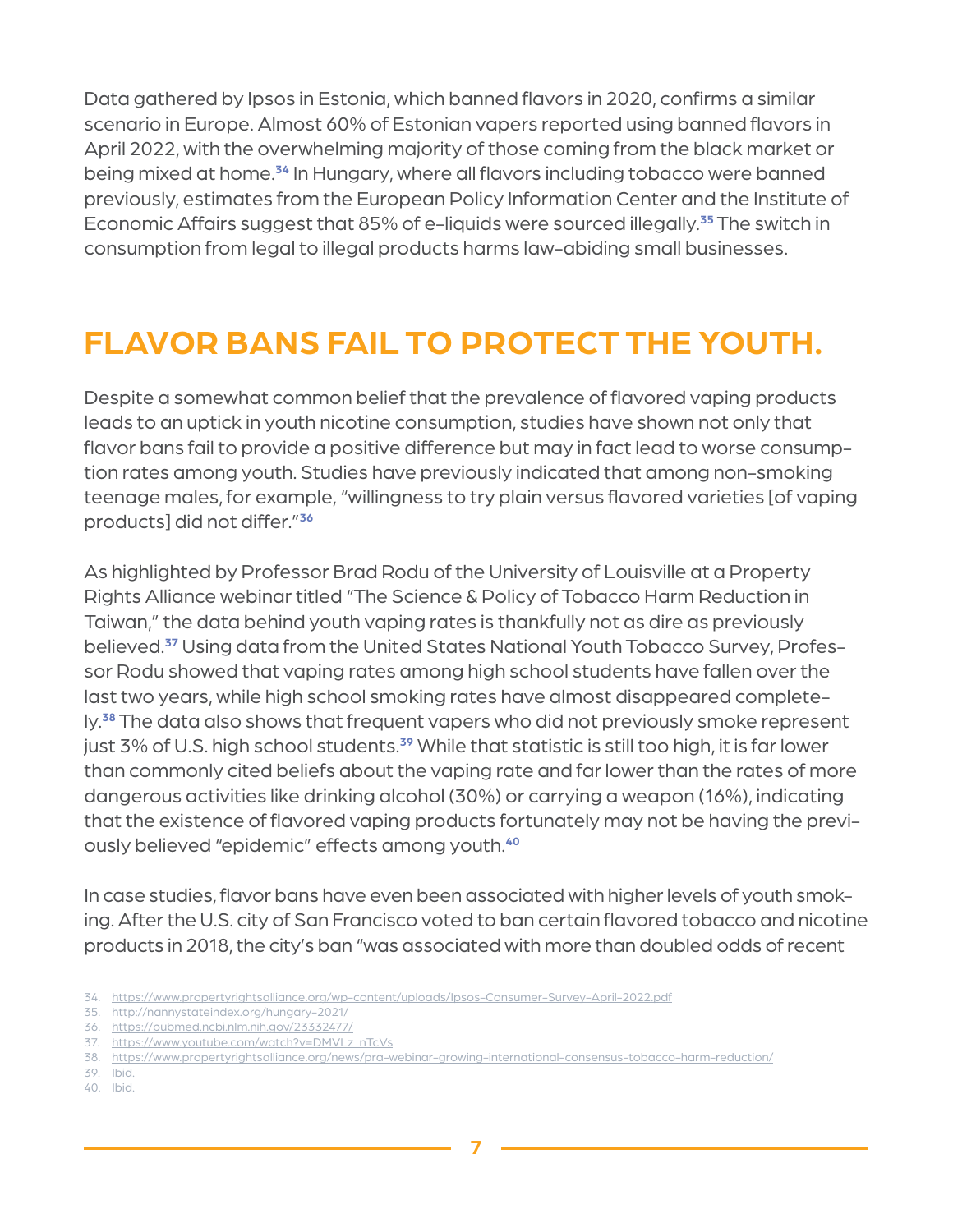smoking among underage high school students" compared to similar school districts who did not implement flavor bans, according to a study published in the peer-reviewed *Journal of the American Medical Association (JAMA)*. **<sup>41</sup>** While in comparable districts the youth smoking rate had fallen to an all-time low of 2.8% by 2019, San Francisco's youth smoking rate rose to 6.2% following their flavor ban, according to the study.**<sup>42</sup>**

### **RECOMMENDATIONS**

Based on the wide-ranging scientific evidence and public policy experiences outlined above, it is clear that maintaining accessibility to flavored vaping products is essential for achieving harm reduction for individuals and lowering society's overall smoking rates. The evidence indicates that the following policy recommendations would be advisable:

### *1. Allow adults to access flavored vaping products.*

The evidence shows clearly that vaping products are significantly safer than cigarettes and that flavored vaping products assist smokers in ceasing their habit. Increasing access to flavored vaping products by ensuring they are available through a wide range of channels, like in the UK and New Zealand, will ensure more smokers are aware of the options available to them and can switch away from smoking. Both countries make vaping available, to varying degrees, online and via specialist and general retailers. The UK also offers them to smokers in hospitals. Useful harm reduction tools like flavored vaping products should certainly never be less accessible than more dangerous cigarettes.

#### *2. More strictly enforce laws against access by underaged people.*

Most countries already have laws banning the sale of vaping products to underaged persons. These laws must be backed by strong enforcement mechanisms and a more watchful eye to ensure that violations do not occur and that any violations are appropriately punished. Governments may also consider increasing inspections and penalties for knowingly or negligently selling nicotine products to those who are underage.

As an example of best practices, UK retailers are subject to fines of up to £2,500 for breaching the rules,**43** the results of which can be seen in the UK's relatively lower

<sup>41.</sup> [https://jamanetwork.com/journals/jamapediatrics/fullarticle/2780248?guestAccessKey=227700a4-e3cb-4ccf-8ad5-ae5133e0009c&](https://jamanetwork.com/journals/jamapediatrics/fullarticle/2780248?guestAccessKey=227700a4-e3cb-4ccf-8ad5-ae5133e0009c&utm_source=silverchair&utm_medium=email&utm_campaign=article_alert-jamapediatrics&utm_content=olf&utm_term=052421) [utm\\_source=silverchair&utm\\_medium=email&utm\\_campaign=article\\_alert-jamapediatrics&utm\\_content=olf&utm\\_term=052421](https://jamanetwork.com/journals/jamapediatrics/fullarticle/2780248?guestAccessKey=227700a4-e3cb-4ccf-8ad5-ae5133e0009c&utm_source=silverchair&utm_medium=email&utm_campaign=article_alert-jamapediatrics&utm_content=olf&utm_term=052421)

<sup>42.</sup> Ibid.

<sup>43.</sup> [https://www.haringey.gov.uk/business/licensing-and-regulations/trading-standards/trading-standards-age-restricted-sales#e-ciger](https://www.haringey.gov.uk/business/licensing-and-regulations/trading-standards/trading-standards-age-restricted-sales#e-cigeratttes)[atttes](https://www.haringey.gov.uk/business/licensing-and-regulations/trading-standards/trading-standards-age-restricted-sales#e-cigeratttes)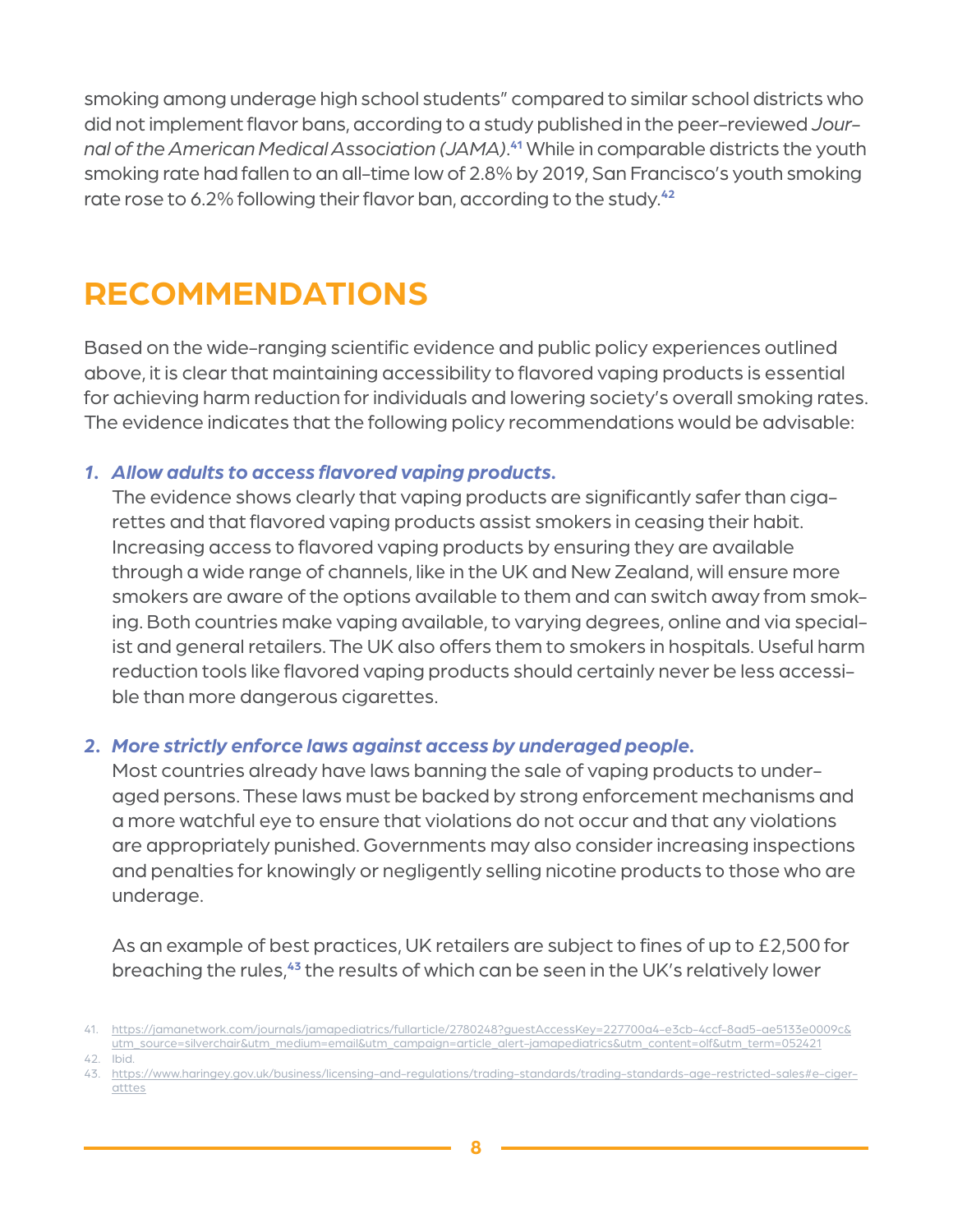prevalence of youth vaping, with just 1.5% reporting usage of vaping products at least once per week.

### *3. Extend the effective controls to online sales.*

In addition to being registered with the competent authorities, online sellers should use robust age verification systems, which are often more reliable online than in traditional retail. In the UK, retailers maintain several layers of technology in order to verify that purchases are made by adults. Typically, when placing the first order or if using an alternative email address to what is registered to the account, the existing systems verify age through regulated methods such as driver's license, electoral roll, or national ID card.

### *4. Publicize comprehensive education campaigns on vaping.*

Governments must work toward educating the public on vaping. Current smokers should receive information like that provided in this report to educate them on the benefits that can come from switching from cigarettes to vaping. Youth must be taught that vaping products are not for them, that these products still carry health risks despite being safer than cigarettes, and that vaping products serve as a method for assisting the switch away from smoking. New Zealand's Ministry of Health provides a good model for this type of campaign, through their "Vaping Facts" program, which uses accessible language and interactive tools such as quizzes and "tips for success" to educate the public on how to switch.**<sup>44</sup>**

### *5. If needed, limit the sale of specific flavors to adult-only channels.*

Specialized vape shops are directed specifically at adults, whereas youth frequently enter general retail locations. Acknowledging this trend, New Zealand has limited the sale of some vaping flavors to specialized retail locations, while general retail sells only tobacco and menthol flavors.**45** Specialized vape shops in New Zealand are defined as government-approved retailers where above 60% of total sales are of vaping products. Where levels of youth experimentation are uncommonly high, this can be a suitable solution to prevent youth uptake, in combination with robust age verification at general retail and online.

#### *6. Restrict flavor descriptors that could be particularly appealing to youth.*

Descriptors should be factual and should not encourage experimentation, which should be a relatively simple standard for regulators and industry to meet. The UK Advertising Standards Authority has set guidelines on the descriptors for vaping

<sup>44.</sup> <https://www.vapingfacts.health.nz/>

<sup>45.</sup> [https://www.health.govt.nz/system/files/documents/pages/vra-general\\_retailer-specialist-vape-retailer-comparison\\_12oct2020.pdf](https://www.health.govt.nz/system/files/documents/pages/vra-general_retailer-specialist-vape-retailer-comparison_12oct2020.pdf)